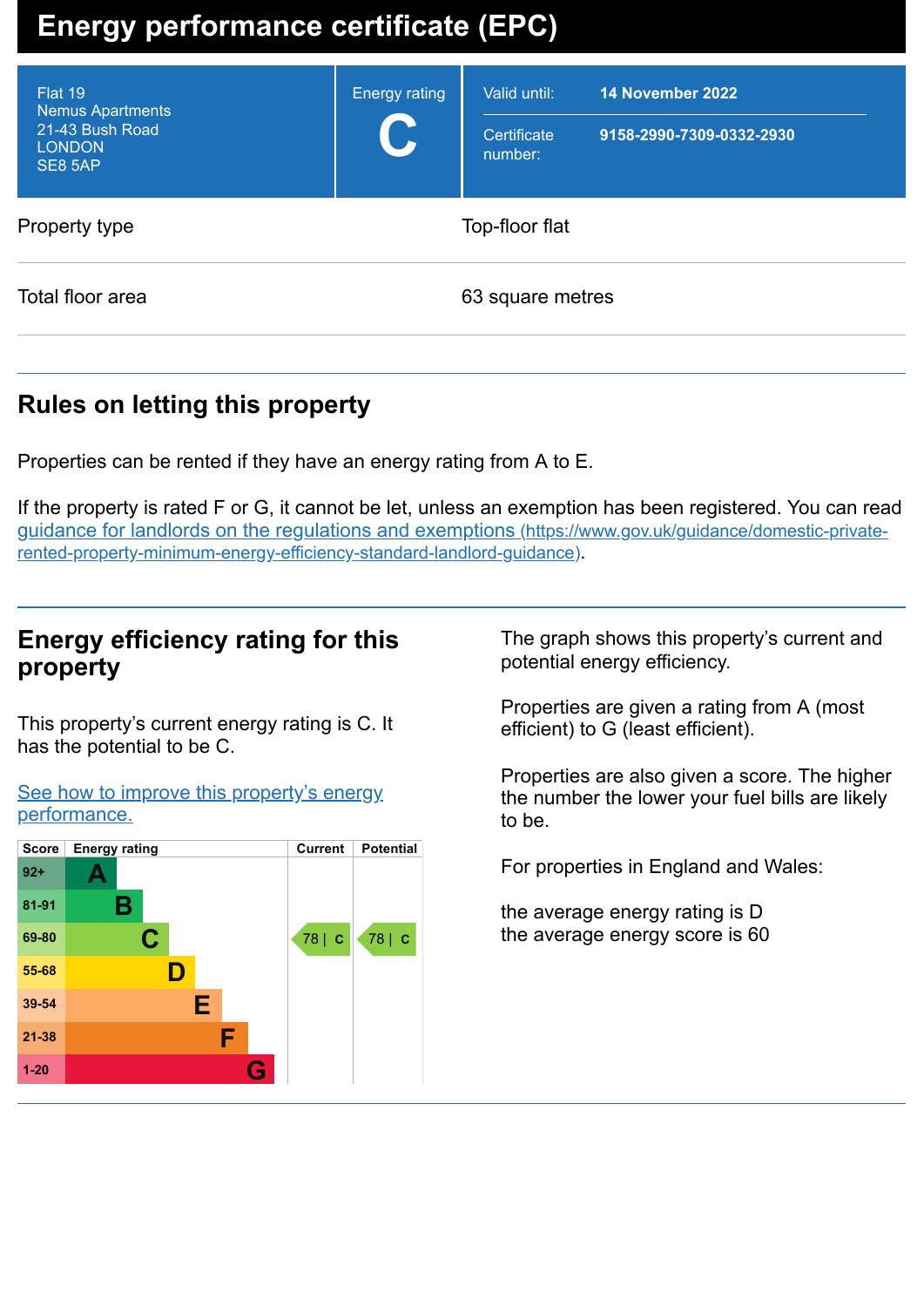## **Breakdown of property's energy performance**

This section shows the energy performance for features of this property. The assessment does not consider the condition of a feature and how well it is working.

Each feature is assessed as one of the following:

- very good (most efficient)
- good
- average
- poor
- very poor (least efficient)

When the description says "assumed", it means that the feature could not be inspected and an assumption has been made based on the property's age and type.

| <b>Feature</b>       | <b>Description</b>                                    | Rating    |
|----------------------|-------------------------------------------------------|-----------|
| Walls                | Average thermal transmittance 0.28 W/m <sup>2</sup> K | Very good |
| Roof                 | Average thermal transmittance 0.18 W/m <sup>2</sup> K | Good      |
| <b>Windows</b>       | High performance glazing                              | Very good |
| Main heating         | Boiler and radiators, mains gas                       | Good      |
| Main heating control | Programmer, room thermostat and TRVs                  | Good      |
| Hot water            | From main system                                      | Good      |
| Lighting             | Low energy lighting in 86% of fixed outlets           | Very good |
| Floor                | (other premises below)                                | N/A       |
| Secondary heating    | None                                                  | N/A       |
| Air tightness        | (not tested)                                          | N/A       |

#### **Primary energy use**

The primary energy use for this property per year is 126 kilowatt hours per square metre (kWh/m2).

## **Environmental impact of this property**

This property's current environmental impact rating is B. It has the potential to be B.

Properties are rated in a scale from A to G based on how much carbon dioxide (CO2) they produce.

Properties with an A rating produce less CO2 than G rated properties.

An average household produces 6 tonnes of CO2

This property produces 1.5 tonnes of CO2

This property's potential production 1.5 tonnes of CO2

By making the [recommended](#page-2-0) changes, you could reduce this property's CO2 emissions by 0.0 tonnes per year. This will help to protect the environment.

Environmental impact ratings are based on assumptions about average occupancy and energy use. They may not reflect how energy is consumed by the people living at the property.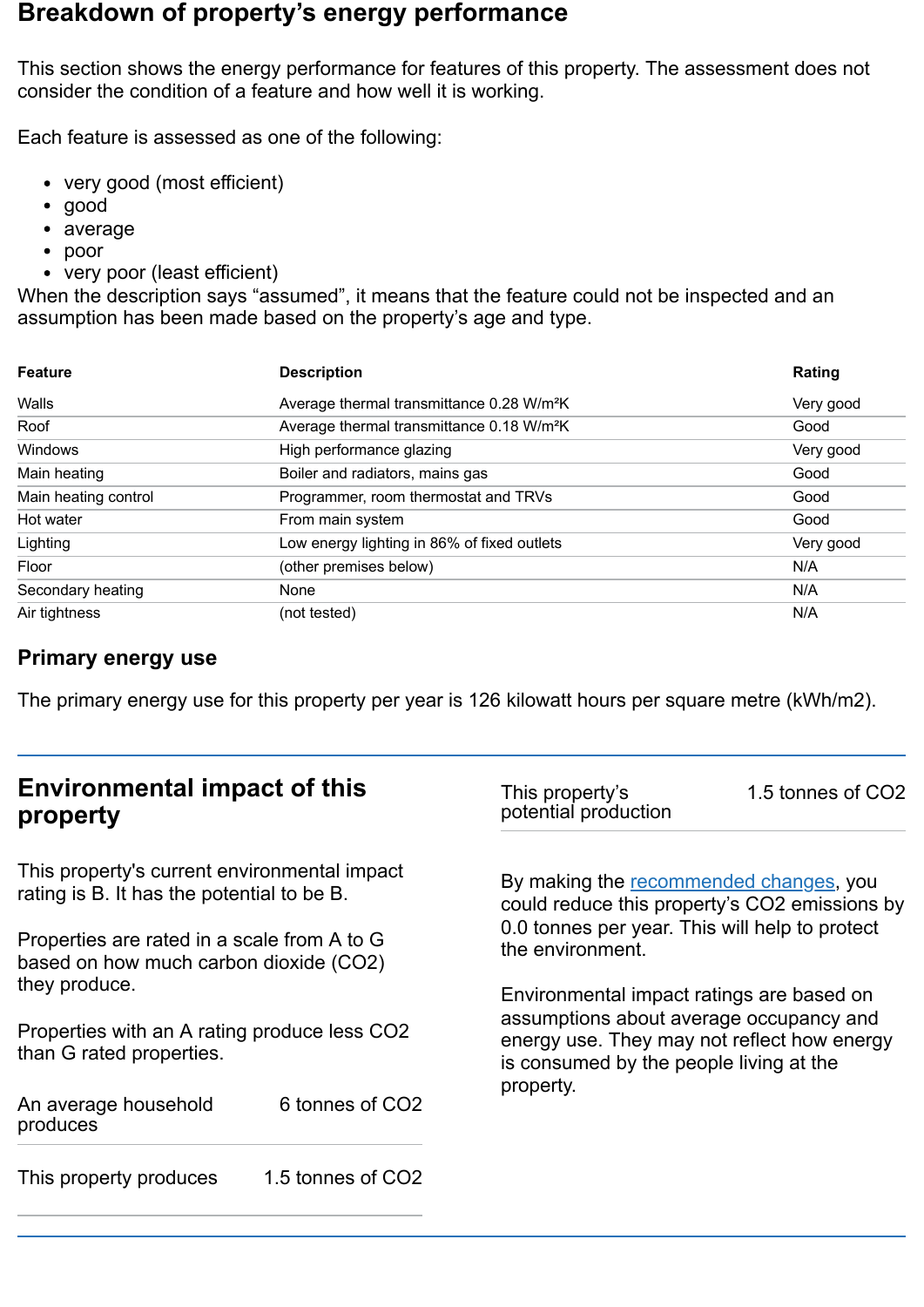## <span id="page-2-0"></span>**How to improve this property's energy performance**

The assessor did not make any recommendations for this property.

Simple Energy Advice has guidance on improving a property's energy use. [\(https://www.simpleenergyadvice.org.uk/\)](https://www.simpleenergyadvice.org.uk/)

#### **Paying for energy improvements**

Find energy grants and ways to save energy in your home. [\(https://www.gov.uk/improve-energy-efficiency\)](https://www.gov.uk/improve-energy-efficiency)

| <b>Estimated energy use and</b> |  |
|---------------------------------|--|
| potential savings               |  |

| <b>Estimated yearly</b><br>energy cost for this<br>property | £399 |
|-------------------------------------------------------------|------|
| Potential saving                                            | f(   |

The estimated cost shows how much the average household would spend in this property for heating, lighting and hot water. It is not based on how energy is used by the people living at the property.

The estimated saving is based on making all of the [recommendations](#page-2-0) in how to improve this property's energy performance.

For advice on how to reduce your energy bills visit Simple Energy Advice [\(https://www.simpleenergyadvice.org.uk/\)](https://www.simpleenergyadvice.org.uk/).

## **Heating use in this property**

Heating a property usually makes up the majority of energy costs.

# **Estimated energy used to heat this property**

| Space heating | 3445 kWh per year |
|---------------|-------------------|
| Water heating | 1864 kWh per year |

#### **Potential energy savings by installing insulation**

The assessor did not find any opportunities to save energy by installing insulation in this property.

You might be able to receive Renewable Heat Incentive payments

[\(https://www.gov.uk/domestic-renewable-heat](https://www.gov.uk/domestic-renewable-heat-incentive)incentive). This will help to reduce carbon emissions by replacing your existing heating system with one that generates renewable heat. The estimated energy required for space and water heating will form the basis of the payments.